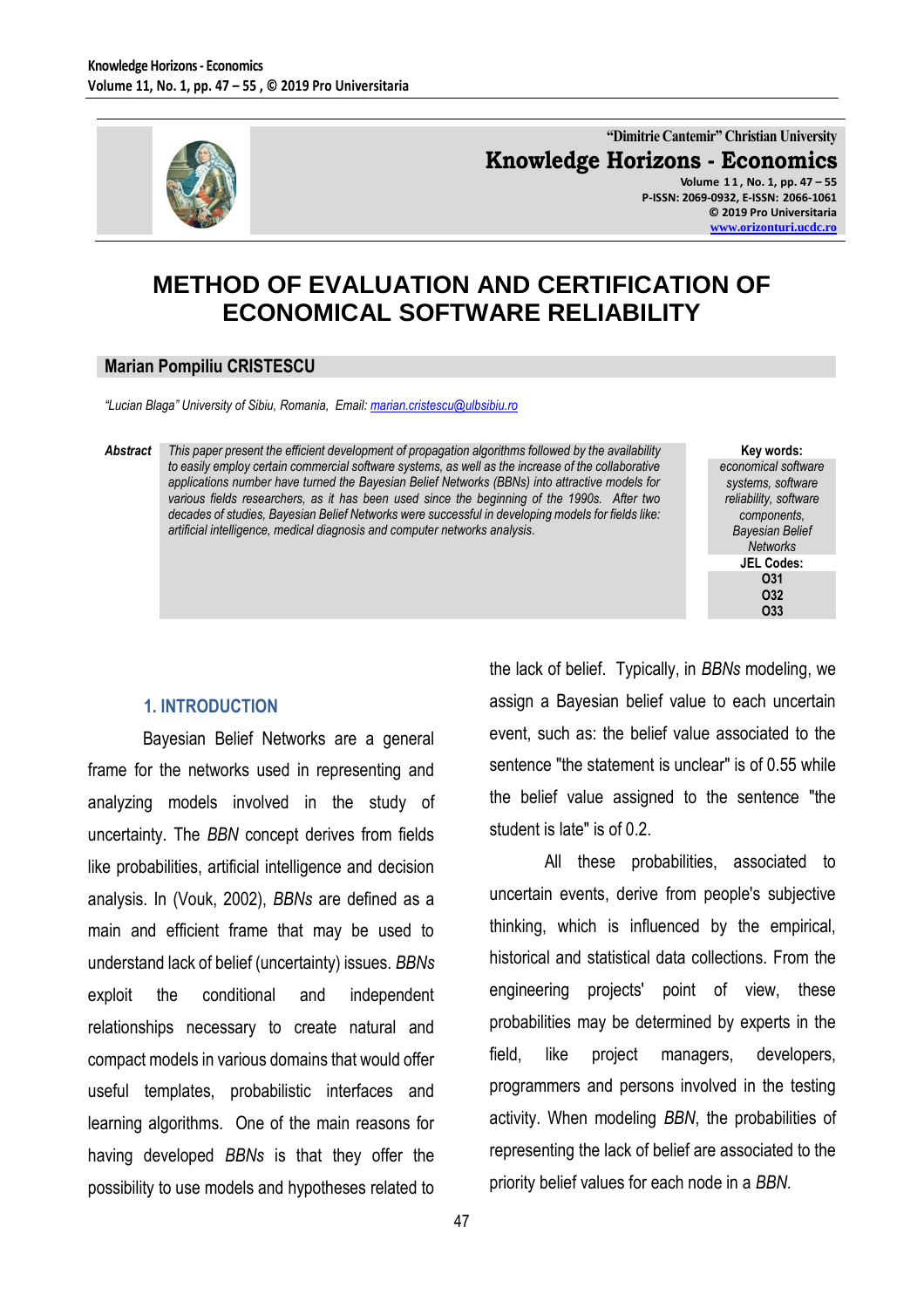# **2. RELIABILITY MODELING WITH BAYESIAN BELIEF NETWORKS**

This type of modeling has become more and more popular when representing lack of belief in engineering, artificial intelligence and statistics. Applications that use *BBNs* are present in areas like: analysis and command systems of nuclear reactors, consumers' safe evaluation and help systems, medical diagnosis systems, templates recognition, and computer networks analysis and data fusion (Pham, 2000).

When *BBNs* are used as modeling tools, the following aspects must be taken into consideration:

- calculations regarding the combined probability distributions are not possible in the event of extended problems;
- the conditional independence implies reducing multiple combinations;
- a conditional probability table offered by experts is much more easy to use than a join probability;
- *BBNs* causal structure is much easy to understand than the mathematical structure;
- rapid algorithms are available for compiling and executing *BBNs*;
- the clarity is spread through the entire network by exploiting Bayes' rule;
- the predictions cannot be made if the records are incomplete;
- Bayesian analysis may be used both for "forward" and "reverse" reasoning's.

# **3. OFF-THE-SHELF COMMERCIAL METHODS FOR SOFTWARE SYSTEMS**

A major problem in the reliability study is the manner in which certain commercial components (**C**ommercial **O**ff-**T**he-**S**helf Systems) may be used within program systems destined to safety-critical activities (Cristescu, 2001). Users agree to use commercial off-the-shelf systems in safety noncritical systems, such as text processors; they are extremely cautious with the system's reliability level when the commercial off-the-shelf components are largely used in military program systems, nuclear industry and other safety critical systems (Kontio et al., 2005).

Very few users agree to use these components in such critical fields in the absence of intense activities that would ensure an acceptable level for the reliability of the **C**ommercial **O**ff-**T**he-**S**helf Component Systems. Even if the development plan is fast, and the cuts of the budget allotted to a system programs based on commercial off-the-shelf components is highly attractive, the use of such components inside system programs meant for critical domains is still not accepted due to the uncertainty level and to the reliability of the components.

Each commercial off-the-shelf component has a strict functionality, and the objectives of using COTS components inside a system programs aim to reduce the time and risk associated to a new product by cutting off or eliminating the impact of the new design manner and development effort.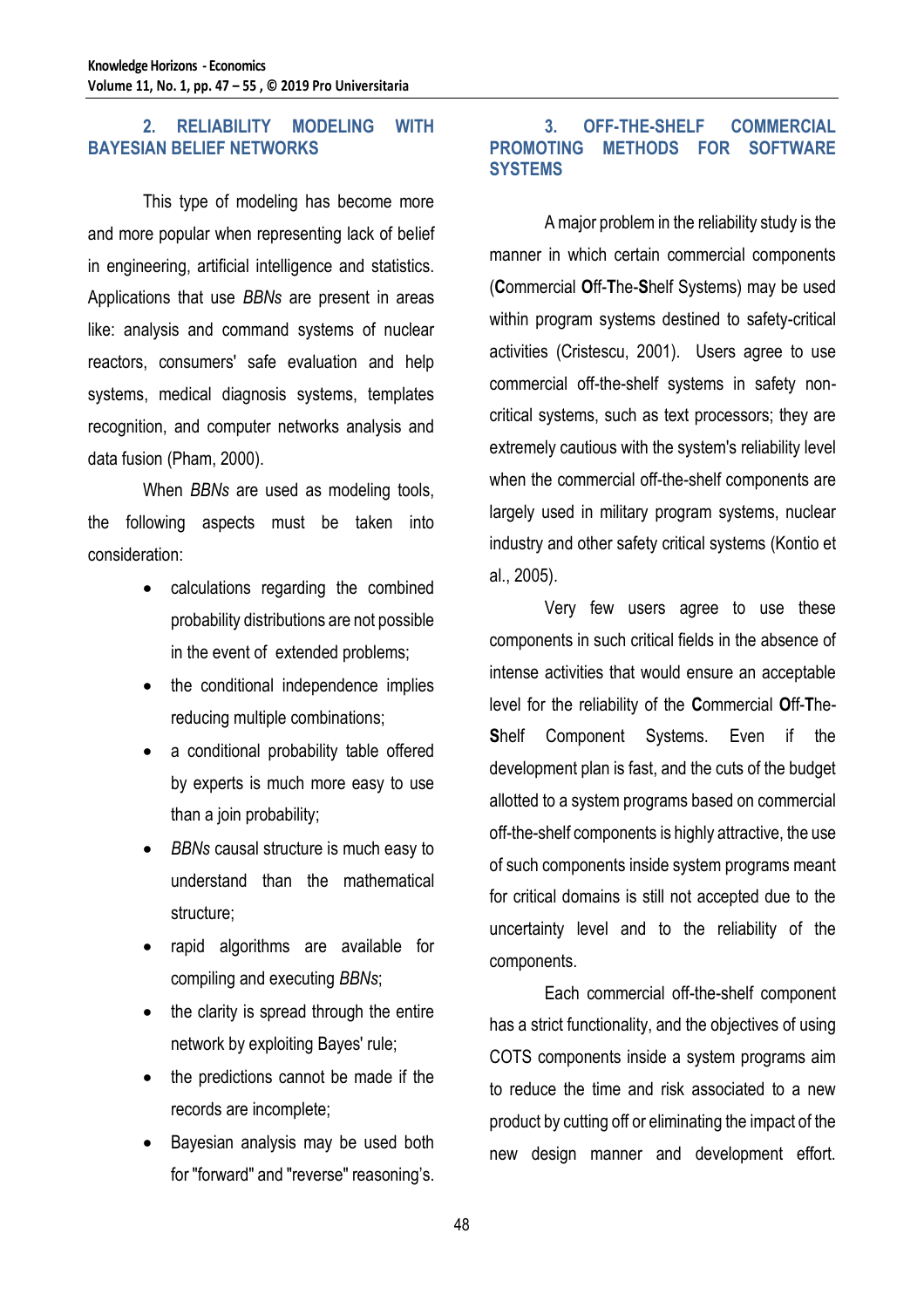COTS-based system programs offer users several versions of the same product at a lower price.

Producers and users belong to different organizations. Users do not use solely the concept of choosing random COTS components, but develop a new system by integrating COTS components with specific interfaces. The functionality of COTS components , of the project's necessities and of the resulted outputs must be completely understood before those commercial offthe-shelf components are integrated to the target system.

The certifications of the awareness (Kontio et al., 2005) of a software product that comprises commercial off-the-shelf components does not imply a "yes" or "no" type question, but a "at what level" type question, and the *BBNs* are the ideal tool for modeling this process. Thus, a Bayesian Belief Network can be developed, based on priority knowledge regarding the commercial off-the-shelf components and historical information provided by those in charge with selling software products. In addition, the *BBNs* may be updated by using information collected during the certification

process, and the outcome may be the reliability of the entire system programs.

During the certification process, it is recommended the use of object oriented *BBNs*  (*OOBBN*), as three main aspects of the lack of belief that can be associated to the system programs comprising commercial off-the-shelf components have been identified. They are: the lack of belief when choosing components, the lack of belief in the components' quality and the lack of belief in the components' impact on the system.

These aspects are interdependent, and the users encounter them sequentially over the process of choosing software products. It is not easy to find an answer to questions like: "is this component the desired one?", "is the quality of the software high enough?" and "what is the impact of the component over the system?", as way to many problems derive from these aspects related to the lack of belief. *OOBBN* offers the structure to model any aspect of the lack of belief, separately for each *BBN*; thus, each *BBN* subnetwork is connected to the network with the highest level through target nodes.

Figure 1 presents a high level BBN.



#### **Figure 1. High level BBN**

The use, quality and impact are the main factors that contribute to establishing the reliability of commercial off-the-shelf components based system programs. These nodes act as target nodes within BBN subnetworks. Each BBN subnetwork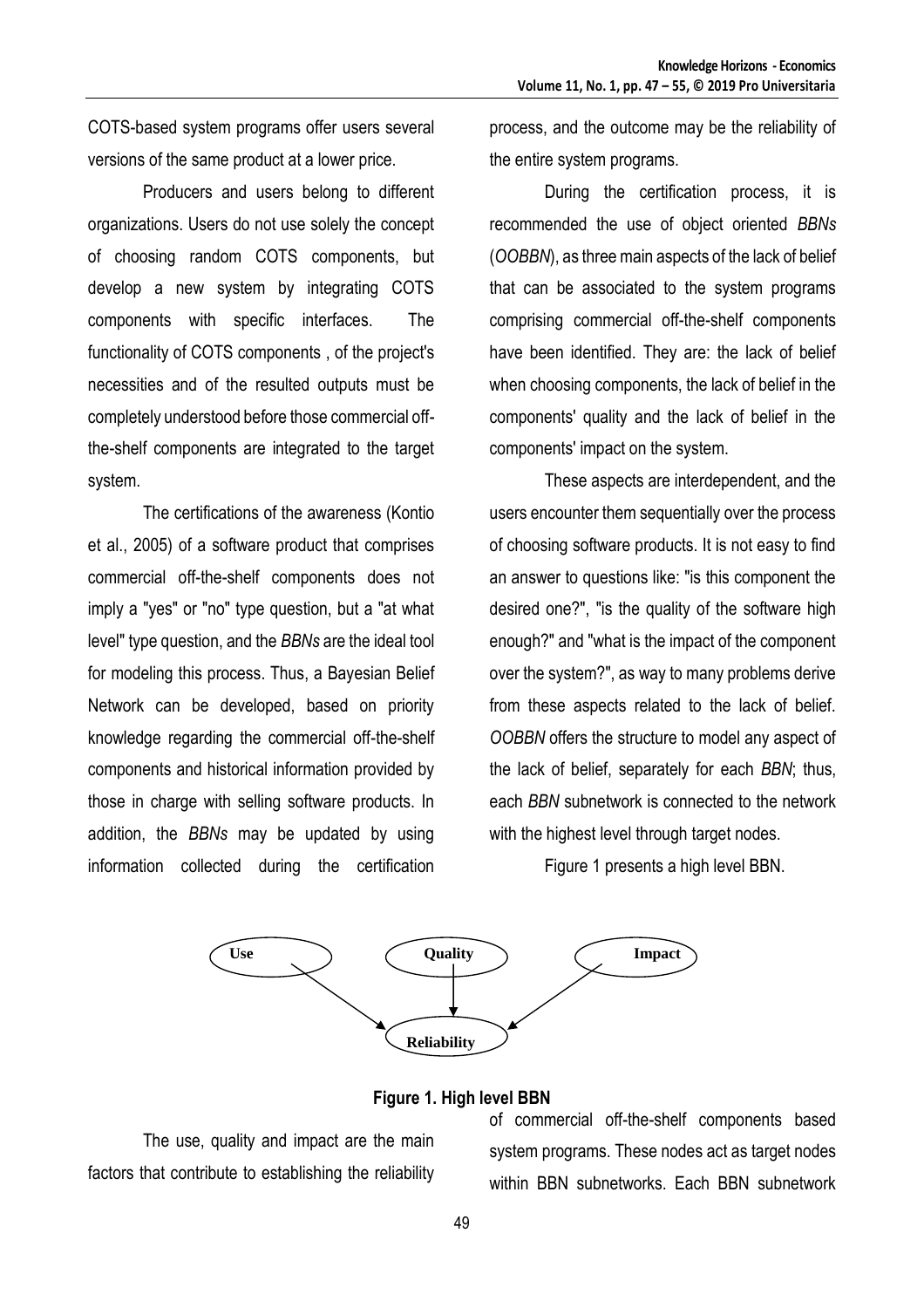models the main contribution factors of the specified component.

# **4. THE CHARACTERISTICS OF THE CERTIFICATION PROCESS**

# **4.1. USE OF SOFTWARE SYSTEMS**

Use may be understood in an extended sense, as there are many factors influencing it.

Figure 2 presents the BBN subnetwork and its most important influencing factors.





*Stability*: the stability is highly critical for real time systems, such as: controllers, operating systems and monitoring systems, as the deployment of these systems is extensive and they are usually used with the same functionality over long periods.

*Performance*: when users purchase an off-the-shelf software component, they do not purchase only its function but also its performance, especially when other competitive companies are on the market.

*Life cycle cost*: when over a year the system's maintenance cost is higher than the price of a new system having the same functionality (or even a better one), there is no reason to keep maintaining the old system. Nevertheless, users pay far too much attention to the costs of a new system and less care to the money they spend each year on maintaining the old system. The life cycle cost of a

system is as important as the cost of the off-theshelf components based system.

*Previous use level*: off-the-shelf software components must have a recorded history related to their performance level, especially when they have been on the market for a long period of time. The previous use corresponding level must be recorded as knowledge associated to the previous use of the node. In order to measure the previous use level, the mean time to failure (MTTF) is usually applied, as it is the most popular among reliability engineering and the easiest method to obtain such information from those in charge with selling software products.

*Corresponding environment*: the corresponding environment is a remarkable particularity for commercial off-the-shelf components based system programs, as the best performances of an off-the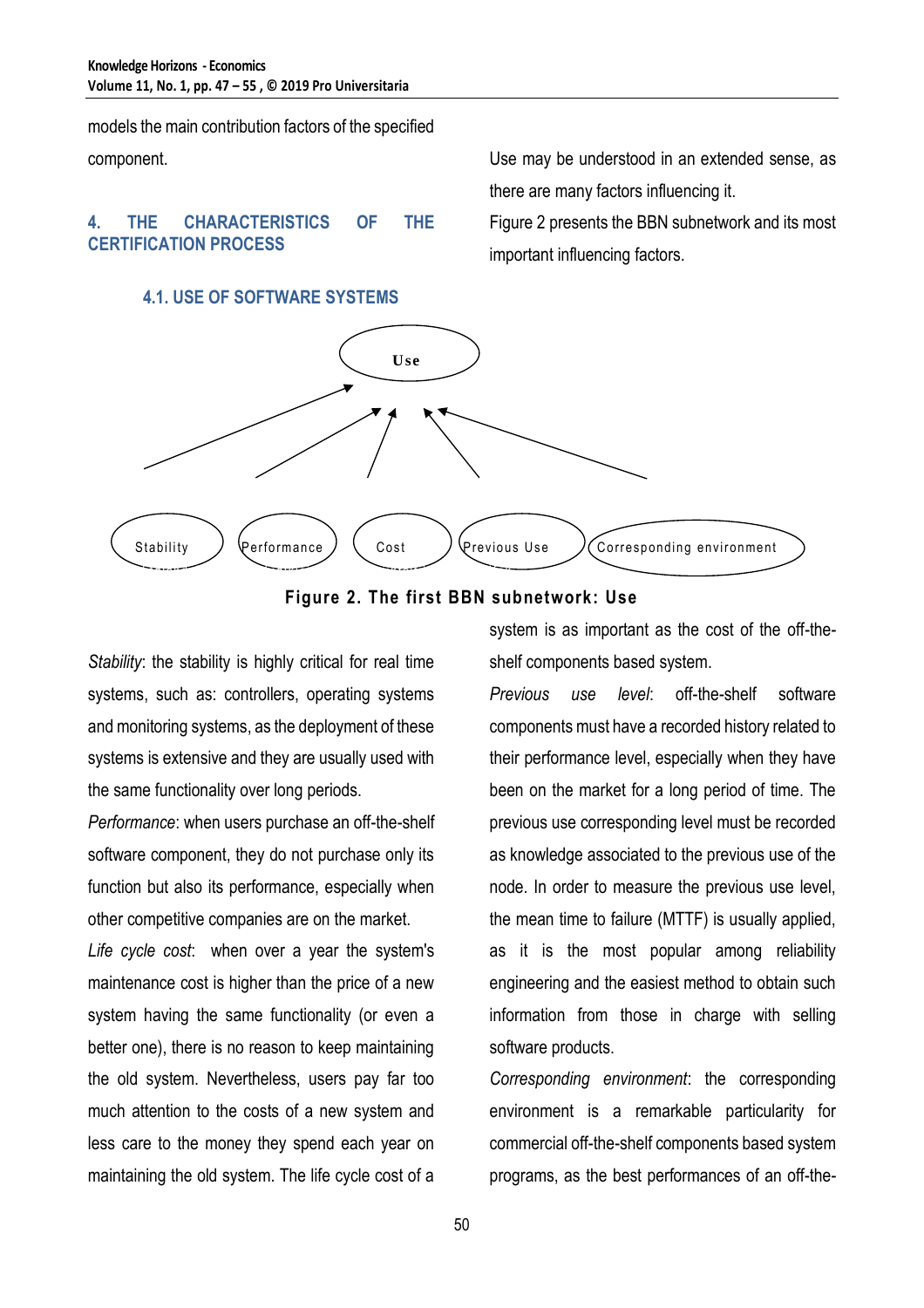shelf software component may only be reached, for instance, when it is used on a unique OS. It is the users' responsibility to ensure a corresponding user environment for off-the-shelf software components. We must point out that an off-the-shelf software component may offer certain functions that the users need not, so if the requested function runs correctly in the user environment and the other functions do not, the component is nevertheless accepted.

### **4.2. SOFTWARE QUALITY**

What matters here are the system programs quality and not the COTS quality? The covering technique (Vouk, 2002), is at present the most used technique in integrating system programs comprising off-the-shelf software components. According to (Vouk, 2002), a system programs created with this technique is a software product that "surrounds" a component and limits all its functions. Incompatibilities among system's requirements and component's functionalities are inevitable. The "layer" ensures the interface between the system and off-the-shelf software components (Ivan et al., 2003); in this manner, no relative modifications to a component's functionality must take place, and the systems do not have to suffer changes in order to eliminate the incompatibility. Another advantage of using the layer is the easiness in bringing modifications in case of needing to update an off-the-shelf software component or changing the system's requirements; the layer may be changed so that it would keep the functionality of the system programs.

Figure 3 presents the BBN subnetwork due to the quality.





*Integration difficulty*: an integration problem may reduce the time saved following a fast response, using off-the-shelf software components to solve an operational necessity, and, sometimes, the incomplete and ambiguous information related to

the system's requirements may turn the off-the-shelf software components incompatible with the analyzed system programs. The layer may fix this situation as it conceals the interface of a COTS component through the interface of different parts of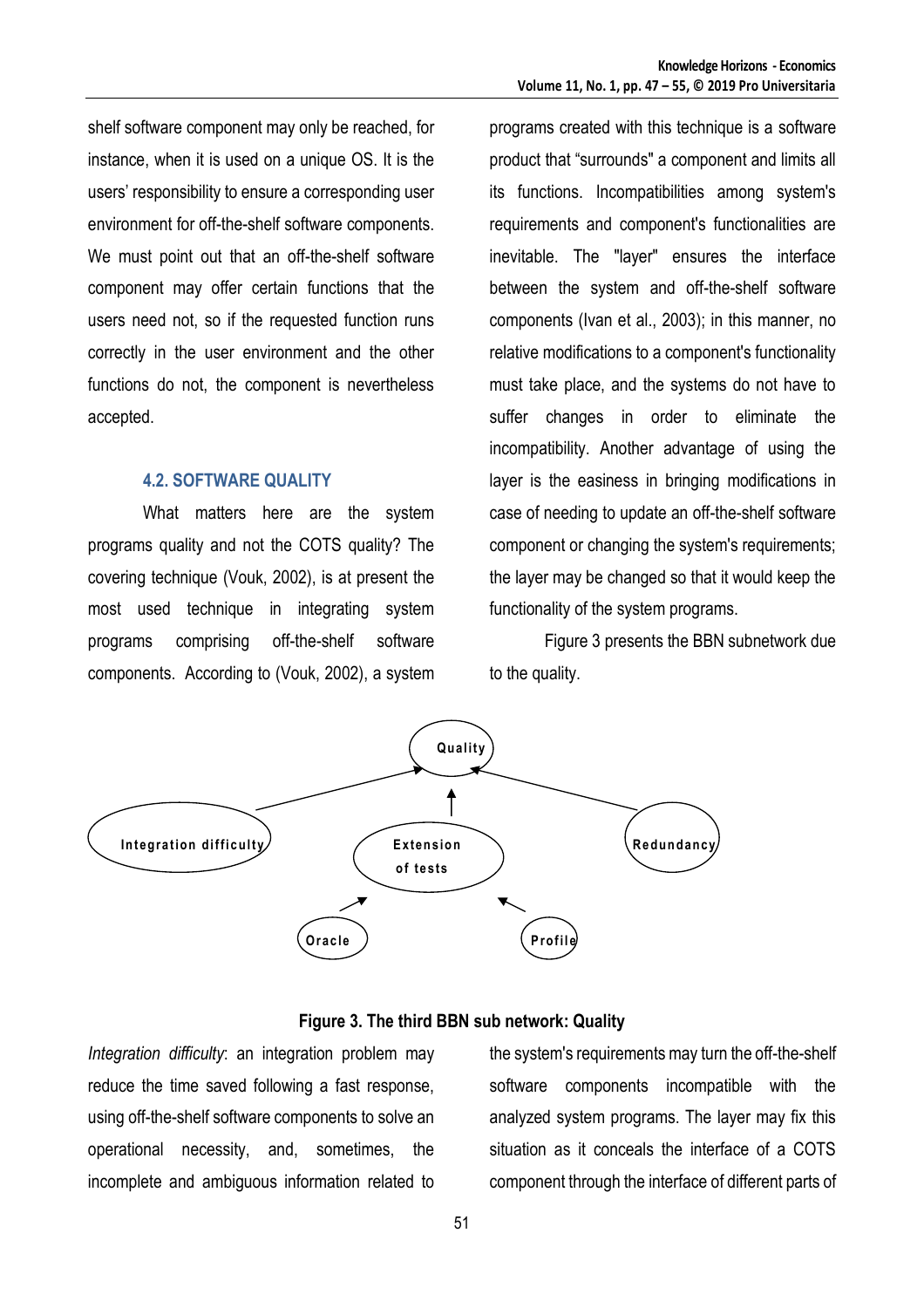the system; nevertheless, the layer implies certain expenses as it necessitates maintenance over the system's lifespan and modifications when the functionalities of the system are improved.

The integration difficulty measures the effort to assembly COTS components and to make the overall system programs function in accordance with the specified functionalities, using the covering technique (Vouk, 2002) for this purpose.

*Extending the tests*: typically, companies marketing COTS components do not provide users the main code to their products. Therefore, black-box testing is the only solution to test system programs with COTS components. These components must be tested in their new environment. The good functioning of COTS components cannot guarantee the functioning of the entire system. To supervise the black-box testing, users must carefully select the adequate oracle and an inclusive testing profile. These two factors may establish the extension level of tests.

*System redundancy*: quality systems should have a certain redundancy project, recommended especially to system programs used in safety-critical environments (Weinberg, 1993). The quality of system programs comprising COTS components

may be designed with redundant elements, using duplex components and available multi functional components.

# **4.3. IMPACT, INDICATOR USED IN EVALUATION AND CERTIFICATION**

After successfully browsing several tests, the system programs comprising COTS components are ready to be launched onto the market. At that moment, the evaluation of the system's reliability is only half-way made. Ideally, the users would want the system programs comprising COTS components to execute the certified functions as long as specified, and the system to be updated when a new versions appears on the market. Reaching such an objective is a difficult task as the prediction of the functioning period of a system and updating new products require high understanding of current techniques and of development tendencies of new products. According to (Vouk, 2002), the BBN sub network associated to the impact may be split in three nodes: *lifespan, integrated logistics support* and *updating effects (*figure 4*).*



**Figure 3. The forth BBN sub network: Impact**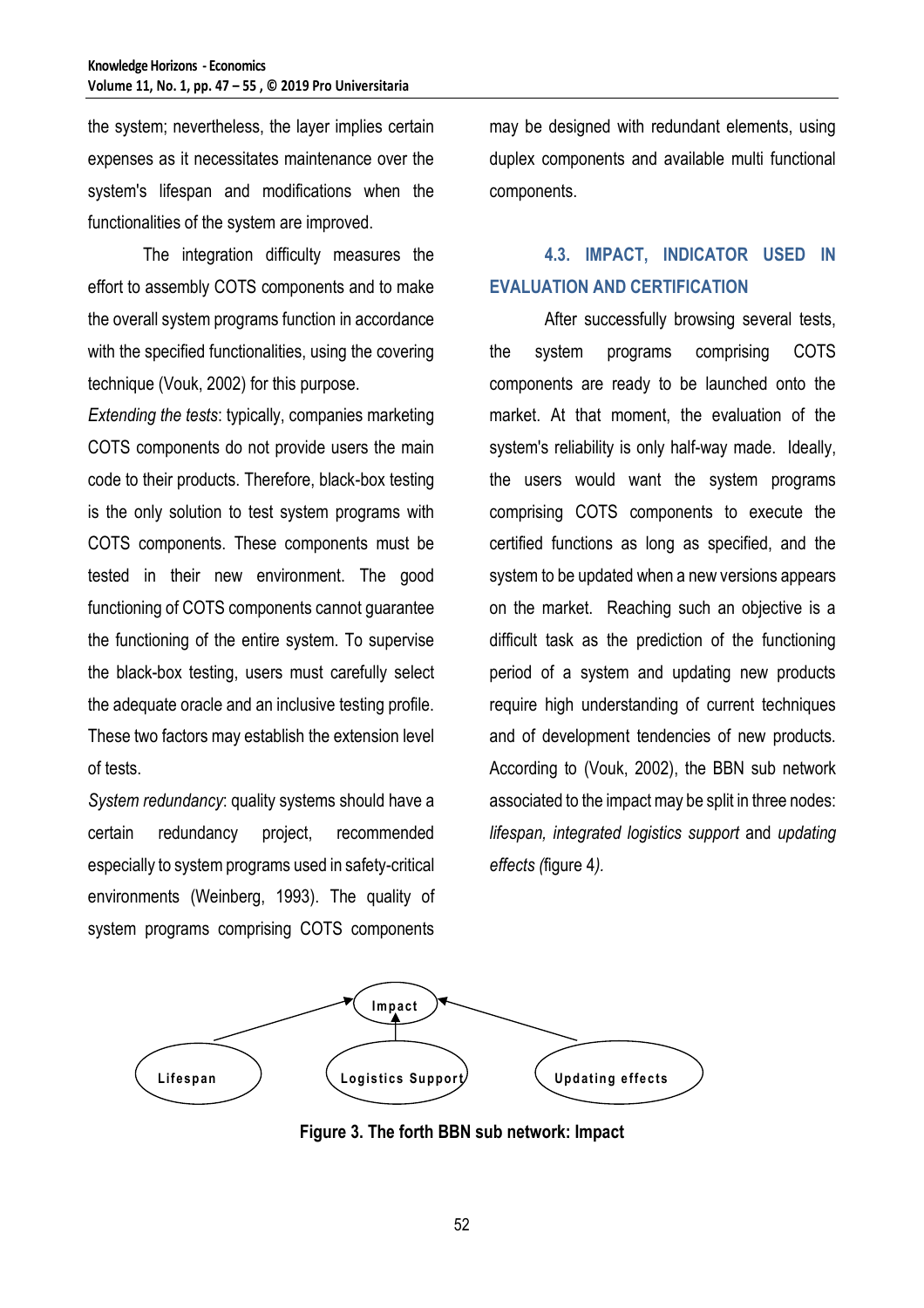*Lifespan*: the continuous availability of off-the-shelf software components should be guaranteed when they are put on the market. Users use exclusively the functionality of COTS product; they have no idea about what is inside the product. When a problem occurs, even if it is very simple, users cannot solve it without the source code. Prior to launching a system programs comprising COTS components onto the market, one must take into account the possibility that the person marketing the product might want to give up marketing it. When it is impossible for the user to obtain the source code for the COTS components - and this is a very common situation - he should negotiate with the product seller the right to the product's support sources (Voas, 2008).

Integrated logistics support. Testing is a dynamic evaluation method for the reliability of the system programs. There are several formal methods used to evaluate the reliability of the target system, such as: types of errors, analysis of effects, analysis of error tree and analysis using stochastic Petri Nets. The outcomes of such analysis are represented in this node (Vouk, 2002).

*Side effects of updating*: the update of COTS components may bring unwanted additional functions or may eliminate the needed ones; even the needed functions may disturb the elements controlled by certain functions of the system. To preserve the system's reliability level, such unpleasant situations must be avoided. To ensure a gradation of the side effects generated by updates, it is recommended to collect experts' opinions, and to use the evidence of real cases may to upgrade the effects (Vouk, 2002).

# **5. CASE STUDY**

The following example describes the manner in which a Bayesian Belief Network may be populated, how the discovery and use of records may lead to the improvement of probabilities, and how to use information.

*First step:* Populating nodes probability tables (*NPT* = **N**ode **P**robability **T**ables)

Once the components and the relationships have been established, the next step in building a BBN is to populate nodes probability tables. Figure 5 presents the node probability table represented by the BBN subnetwork associated to the use.



Figure 5. Example of table for BNN sub network associated to the use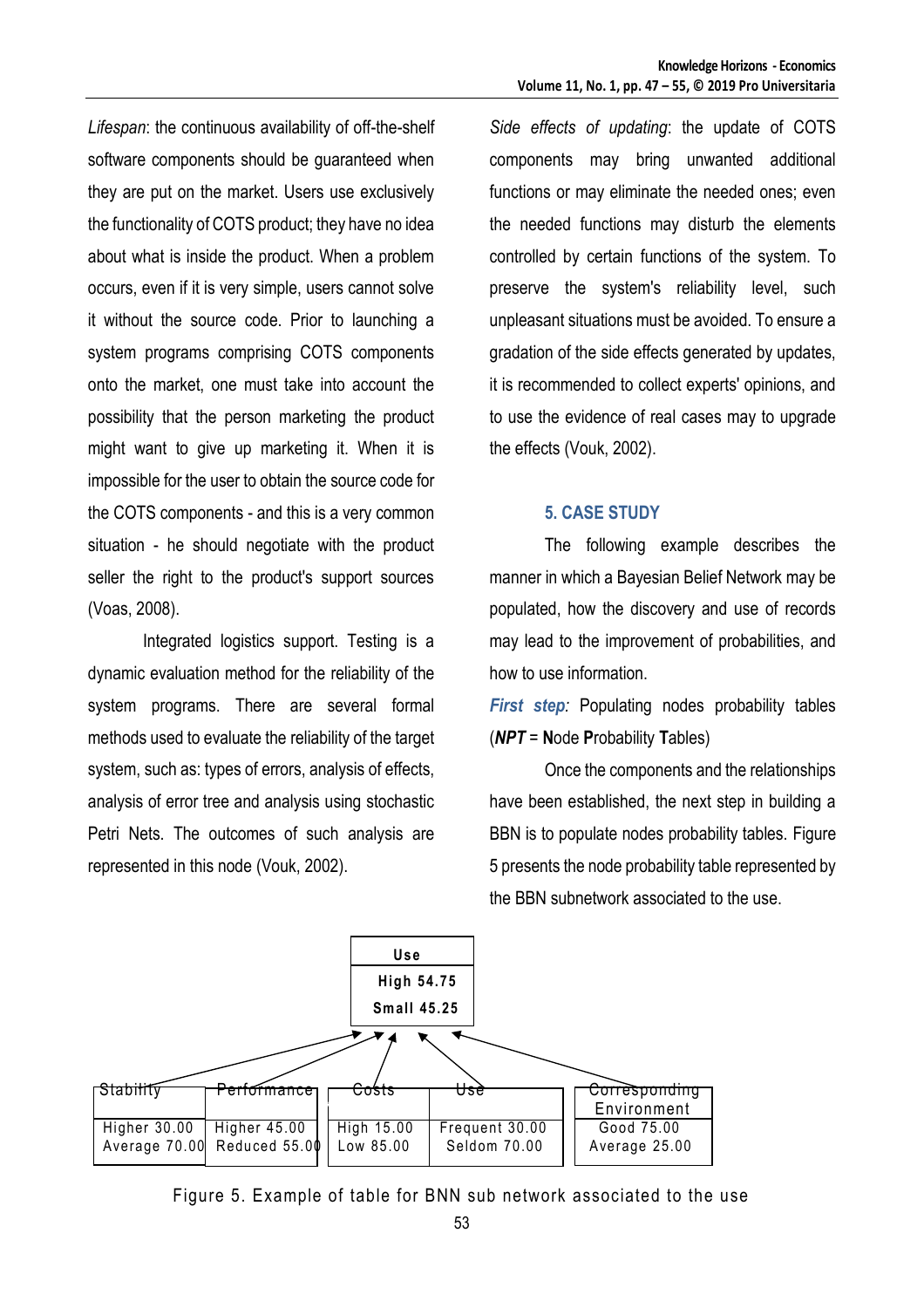The nodes from this example are binary nodes: each node has two statuses, and hypothetical values are used for the nodes statuses and tendency transposition. The values are associated based on the quality analysis which usually represents the outcome of software engineering and experts' opinions deductions.

There are two statuses associated to the node *stability:* **high** and **average**. The value that discriminates these two statuses is 0.65, which means that if we consider that the stability of a system programs comprising COTS components is higher or equal to 0.65, then the system is in the higher status of the node *stability*; otherwise the system is in the average status. The initial probabilities for the *stability* nodes are presented in figure 5. There is a 70% probability that the stability be under 0.65 and a 30% probability to the contrary.

The same method may be used to interpret the other nodes from figure 5**.** The value used to discriminate the two statuses is not displayed.

*Second step:* Collecting records

It is assumed that during process certification two samples of records were obtained: it is known for sure that the stability is high and that the previous use of this COTS component is seldom. The knowledge available about other factors remains unchanged.

### *Third step:* Updating BBNs

The nodes are updated based on the record samples existing at that particular moment. The probabilities for the node stability change from  $\epsilon$ higher, average = 30.70 > into  $\epsilon$ higher, average = 100.0>; the probabilities for the node *previous use*  *level* change from <often, seldom = 30.70> into  $\epsilon$  < often, seldom = 0.100 $\epsilon$ 

Using marginal probabilities and the linkage rule, the records are propagated to the target node *use.* The probabilities of the target nodes statuses change from  $\langle$ high, reduced = 54.75, 45.25 $>$  into  $\epsilon$ high, reduced = 66.67, 33.33 $>$ .

The updating probabilities of the node *use*  statuses are afterwards propagated to the target node of the high level BBN.

The updating and propagation processes of the record may normally be continued until reaching the specified level of acceptability on the final target node *reliability*

### **6. CONCLUSIONS**

Building a Bayesian network to model a system needs a distinct notion over the system's functioning manner. Thus, it is necessary to know all the system's relevant variables and to have exact knowledge on the interacting variables.

When software manufacturers shift from the method implying writing each code line to the method implying creating collaborative systems using existing components, they have to deal with new problems. The priority problem that concerns software industry companies is the one referring to the certification of system programs based on commercial off-the-shelf components.

The reliability certification process for collaborative system programs implies the evaluation of its ability to execute the requested function in a specified environment and to be used for the entire planned span life.